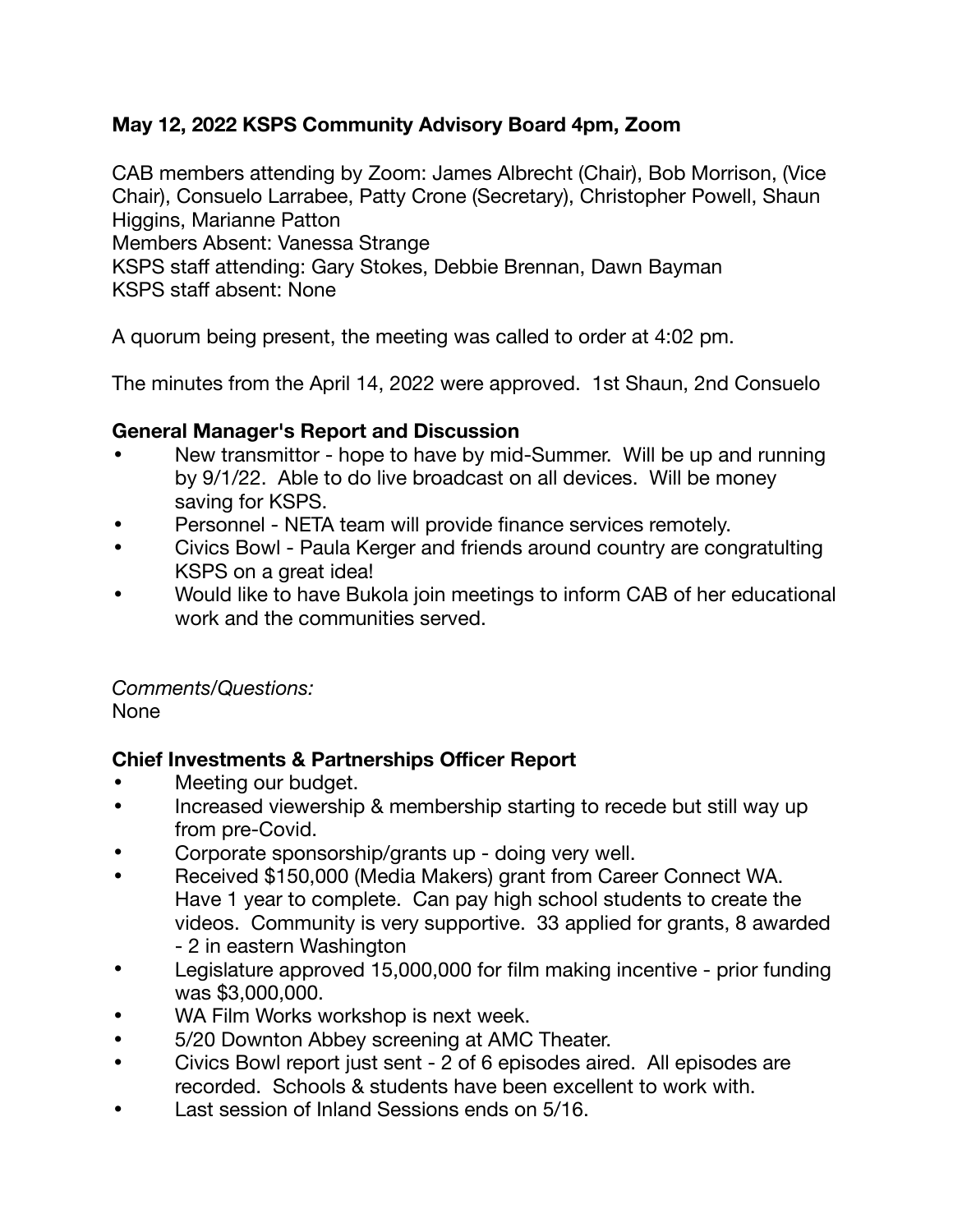- Education Bukola and Braydon wrapping up school projects and starting work on Summer Camps: 1. Eleanor Wonders Why Campout for 30 families; 2. Summer Camps - 3 hours a day throughtout the Summer - Excellent funding support.
- Workforce Development Crew in Tri-Cities filming spotlights on the air.

# **Programming Director's Report and Discussion**

- The January 6 Committe Hearings tentatively looking at 6/9 but not confirmed. Will be aired on PBS 7.2 World. May have some broadcast in Prime Time.
- American Outdoors 6 part series premieres July 5.
- Granchester Season 7 7/10 thru 8/14 at 8 p.m. Pledge will be week prior.
- Nova Carl Sagan Ultimate Space Telescope 7/13 @ 9 pm on PBS.
- David Attenburough The Green Planet 7/6 thru 8/3 at 7 p.m.
- Plague of the Golden Gate 5/24 Fascinating show, highly recommend watching.

# *Comments/Questions:*

*Marianne - is Flesh & Blood interested in producing a 2nd season. No official word on when/if happens.* 

*Consuela - when does Miss Scarlett & The Duke air?. Starts 10/16 for 6 weeks. Debbie will check on when Downton Abbey is airing.* 

## **Around-the-table comments**

- Marianne: Civics Bowl proud that it's produced and there is interest. Enjoying Ridley Reed. Attica Prison Riot on American Masterpiece was great.
- Patty: Enjoyed Civics Bowl, Dinosaur Apocalypse. Impressed with Duke Kahanamoku on American Masters.
- Bob: Recent programming very good. Big Oil amazing history, Enjoyed Putin's War, Nature Portugal, Series on Genes, Ridley Road, Call the Midwife.
- Chris: Would love to see 2nd season of World on Fire, Line of Separation brilliant, hope to see 2nd season. Rise of Nazis - would like to see in order occurred. Didn't care for Ridley Road.
- Shaun: Friends watched Civics Bowl and found it extraordinarily favorable. Liked World Channel and National Services from other countries. Signal probelms have been an issue at times. New transmittor should improve signal. Great package for Saturday Night Cinema.